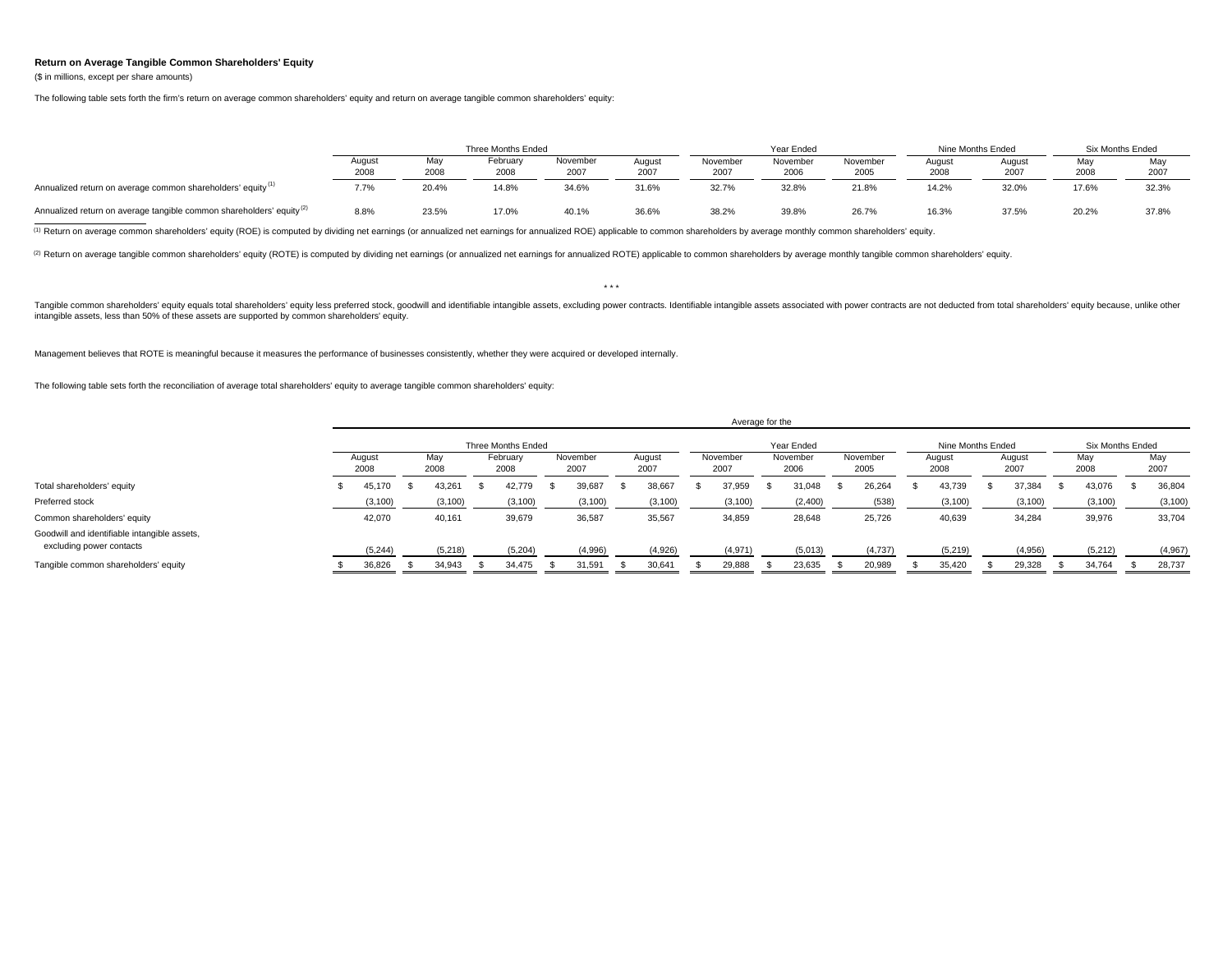## **Adjusted Assets, Tangible Equity Capital, Adjusted Leverage Ratio and Tangible Book Value Per Common Share**

(\$ in millions, except per share amounts)

The following table sets forth information on the firm's assets, shareholders' equity, leverage ratios and book value per common share:

|                                          |    |             |    |               |               | As of          |                 |               |    |               |     |               |
|------------------------------------------|----|-------------|----|---------------|---------------|----------------|-----------------|---------------|----|---------------|-----|---------------|
|                                          |    | August 2008 |    | May 2008      | February 2008 | August 2007    | November 2007   |               |    | November 2006 |     | November 2005 |
| Total assets                             | ъ. | .081,773    | S  | ,088,145      | 189,006       | 1,045,778<br>S | 1,119,796<br>ж, |               | S  | 838,201       |     | 706,804       |
| Adjusted assets <sup>(1)</sup>           |    | 621,574     |    | 653,514       | 788,746       | 706,903        | 747,300         |               |    | 541,033       |     | 466,500       |
| Total shareholders' equity               |    | 45,599      |    | 44,818        | 42,629        | 39,118         | 42,800          |               |    | 35,786        |     | 28,002        |
| Tangible equity capital (2)              |    | 45,384      |    | 44,541        | 42,428        | 39,203         | 42,728          |               |    | 33,517        |     | 26,030        |
| Leverage ratio <sup>(3)</sup>            |    | 23.7 x      |    | $24.3 \times$ | $27.9 \times$ | 26.7 x         |                 | $26.2 \times$ |    | $23.4 \times$ |     | $25.2 \times$ |
| Adjusted leverage ratio <sup>(4)</sup>   |    | 13.7x       |    | 14.7 $\times$ | $18.6 \times$ | $18.0 \times$  |                 | $17.5 \times$ |    | $16.1 \times$ |     | 17.9 x        |
| Common shareholders' equity              | \$ | 42,499      | \$ | 41,718        | \$<br>39,529  | \$<br>36,018   | \$<br>39,700    |               | \$ | 32,686        |     | 26,252        |
| Tangible common shareholders' equity (5) |    | 37,284      |    | 36,441        | 34,328        | 31,103         | 34,628          |               |    | 27,667        |     | 21,530        |
| Book value per common share (6)          | \$ | 99.30       | \$ | 97.49         | \$<br>92.44   | \$<br>84.65    | \$              | 90.43         | \$ | 72.62         | \$. | 57.02         |
| Tangible book value per common share (1) |    | 87.11       |    | 85.16         | 80.28         | 73.10          |                 | 78.88         |    | 61.47         |     | 46.76         |

(1) Adjusted assets excludes (i) low-risk collateralized assets generally associated with the matched book and securities lending businesses, (ii) cash and securities segregated for regulatory and other purposes and (iii) goodwill and identifiable intangible assets, excluding power contracts. Identifiable intangible assets associated with power contracts are not deducted from total assets in order to be consistent with the calculation of tangible equity capital and the adjusted leverage ratio (see footnote 2 below). The following table sets forth the reconciliation of total assets to adjusted assets:

|                 |                                                              |             |            |            |               |            |             | As of      |               |            |               |            |               |
|-----------------|--------------------------------------------------------------|-------------|------------|------------|---------------|------------|-------------|------------|---------------|------------|---------------|------------|---------------|
|                 |                                                              | August 2008 |            | May 2008   | February 2008 |            | August 2007 |            | November 2007 |            | November 2006 |            | November 2005 |
| Total assets    |                                                              | S           | 1,081,773  | 1,088,145  | \$.           | ,189,006   |             | 1,045,778  | ж             | 1,119,796  | £.            | 838,201    | \$<br>706,804 |
| Deduct:         | Securities borrowed<br>Financial instruments purchased under |             | (302, 676) | (298, 424) |               | (294, 047) |             | (267, 200) |               | (277, 413) |               | (219, 342) | (191, 800)    |
|                 | agreements to resell, at fair value                          |             | (135, 415) | (130, 897) |               | (107, 800) |             | (80, 494)  |               | (85, 717)  |               | (82, 126)  | (83, 619)     |
| Add:            | Financial instruments sold, but not yet purchased,           |             |            |            |               |            |             |            |               |            |               |            |               |
|                 | at fair value                                                |             | 186,441    | 182,869    |               | 230,060    |             | 196,106    |               | 215,023    |               | 155,805    | 149,071       |
|                 | Less derivative liabilities                                  |             | (103,904)  | (98, 022)  |               | (118, 776) |             | (84, 695)  |               | (99, 378)  |               | (65, 496)  | (57, 829)     |
|                 | Subtotal                                                     |             | 82,537     | 84,847     |               | 111,284    |             | 111,411    |               | 115,645    |               | 90,309     | 91,242        |
| Deduct:         | Cash and securities segregated for regulatory                |             |            |            |               |            |             |            |               |            |               |            |               |
|                 | and other purposes                                           |             | (99, 430)  | (84, 880)  |               | (104, 496) |             | (97, 677)  |               | (119, 939) |               | (80,990)   | (51, 405)     |
|                 | Goodwill and identifiable intangible assets,                 |             |            |            |               |            |             |            |               |            |               |            |               |
|                 | excluding power contacts                                     |             | (5,215)    | (5,277)    |               | (5,201)    |             | (4, 915)   |               | (5,072)    |               | (5,019)    | (4, 722)      |
| Adjusted assets |                                                              |             | 621,574    | 653,514    |               | 788,746    |             | 706,903    |               | 747,300    |               | 541,033    | 466,500       |